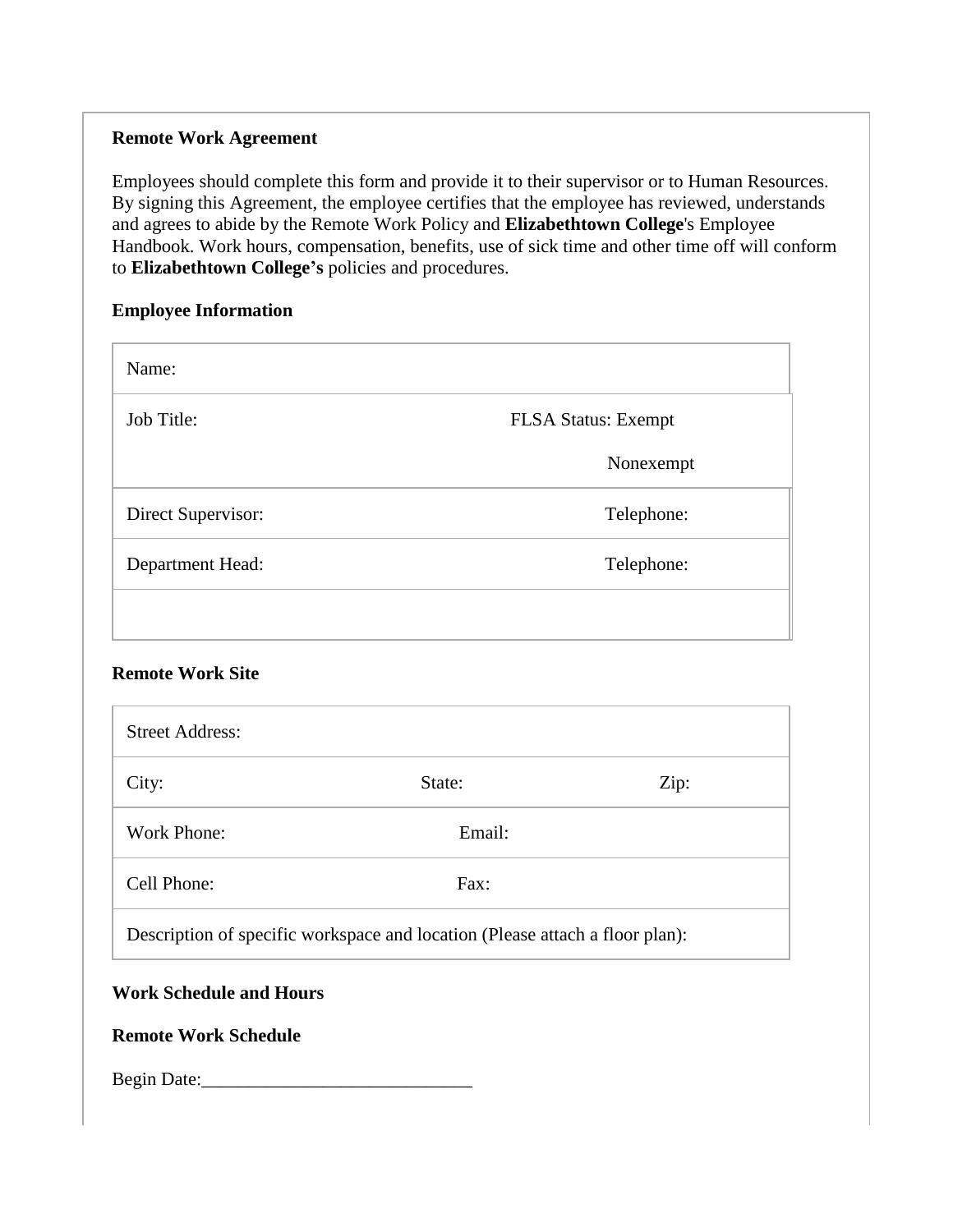| Provide regular remote work hours and location(s) agreed to:                                                                                                                                                                   |  |  |  |
|--------------------------------------------------------------------------------------------------------------------------------------------------------------------------------------------------------------------------------|--|--|--|
|                                                                                                                                                                                                                                |  |  |  |
|                                                                                                                                                                                                                                |  |  |  |
| Wednesday: to Location: Location:                                                                                                                                                                                              |  |  |  |
| Thursday: to Location: Location: Location: Location: Location: Location: Location: Location: Location: Location: Location: Location: Location: Location: Location: Location: Location: Location: Location: Location: Location: |  |  |  |
|                                                                                                                                                                                                                                |  |  |  |
|                                                                                                                                                                                                                                |  |  |  |
|                                                                                                                                                                                                                                |  |  |  |

Nonexempt employees must comply with all recordkeeping requirements and must accurately record and timely report all working time as a condition of continued participation in the remote work program. Nonexempt employees must also take meal and rest periods as required by law and **Elizabethtown College's** policies. An employee is not exempt from the meal period, rest period or recordkeeping rules solely because the employee is permitted to work remotely. Supervisors must approve, in advance, any hours worked in excess of those specified per day and per work week, in accordance with local, state and federal requirements. Thereafter, supervisors must maintain a record of actual hours worked.

Describe any variation from the regular work hours documented above:

# **Equipment**

**Elizabethtown College** property that will be utilized at the remote work location *(\*\* requests for equipment not currently used by the employee on site must be approved before submitting this form. These equipment requests are subject to budget availability\*\*)*. Employee-owned equipment that will be utilized at the remote work location

With a minimum of 24 hours' notice, **Elizabethtown College** may make on-site visits to the remote work location to determine if the work site is safe and free from hazards, and to maintain, repair, inspect or retrieve equipment, software, data and supplies owned by **Elizabethtown College**. Upon termination of the Remote Work Arrangement, the employee must return **Elizabethtown College** equipment in the same condition in which it was originally received,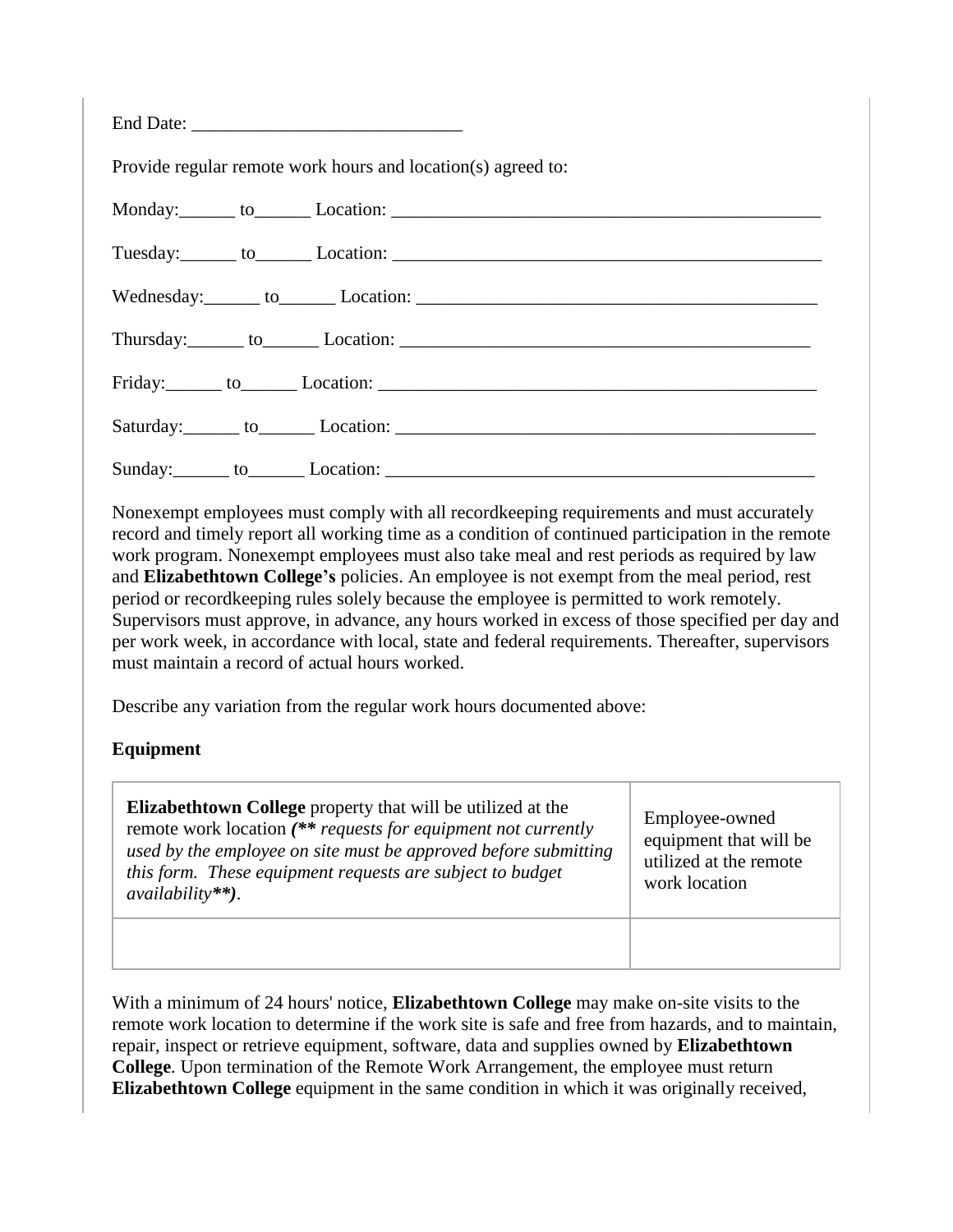minus normal wear and tear. The employee is personally responsible for missing or damaged equipment.

## **Work Plan**

The employee must apply themself to assigned work during designated work hours while working remotely and will not engage in activities that are not work-related. The employee is responsible for maintaining the same levels of production as if the employee were on campus. Consequently, the purpose of this section is to demonstrate how the employee will continue to meet the responsibilities of the employee's position when working away from campus.

Please attach a brief memorandum, which addresses the following topics:

(a) Work assignments the employee will perform; (b) the manner in which the employee will communicate with the employee's supervisor and others while working remotely; (c) the frequency with which the employee will meet with the employee's supervisor and team; and the (d) manner in which the employee's work will be reviewed.

## **Tax and Legal Implications**

Tax implications of working remotely are the responsibility of the employee. Elizabethtown College encourages employees to consult a tax professional.

#### **Termination of the Remote Work Agreement**

**Elizabethtown College** reserves the right to terminate this Remote Work Agreement at any time for any reason. Although efforts will be made to provide reasonable notice of termination to accommodate personal commitments, such as childcare and commuting requirements, there may be instances when notice is not possible. Requests to terminate this Remote Work Agreement by the employee will be considered by the supervisor. This Remote Work Agreement must be renewed annually. This Remote Work Agreement does not alter the at-will nature of employment and does not provide any contractual rights to continued employment.

Employee: \_\_\_\_\_\_\_\_\_\_\_\_\_\_\_\_\_\_\_\_\_\_\_\_\_\_\_\_\_\_\_\_\_\_\_\_\_\_\_\_\_\_\_\_\_\_\_\_\_\_\_\_\_\_\_\_\_\_\_\_\_\_\_\_\_\_\_\_

I agree to this Remote Work Agreement. In addition, I have reviewed and will abide by all policies pertinent to working remotely, including those related to the security and confidentiality of data, systems and equipment.

| Name:      |       |  |
|------------|-------|--|
|            |       |  |
| Signature: | Date: |  |

## **Supervisor:**

I have reviewed and approved this Remote Work Agreement.